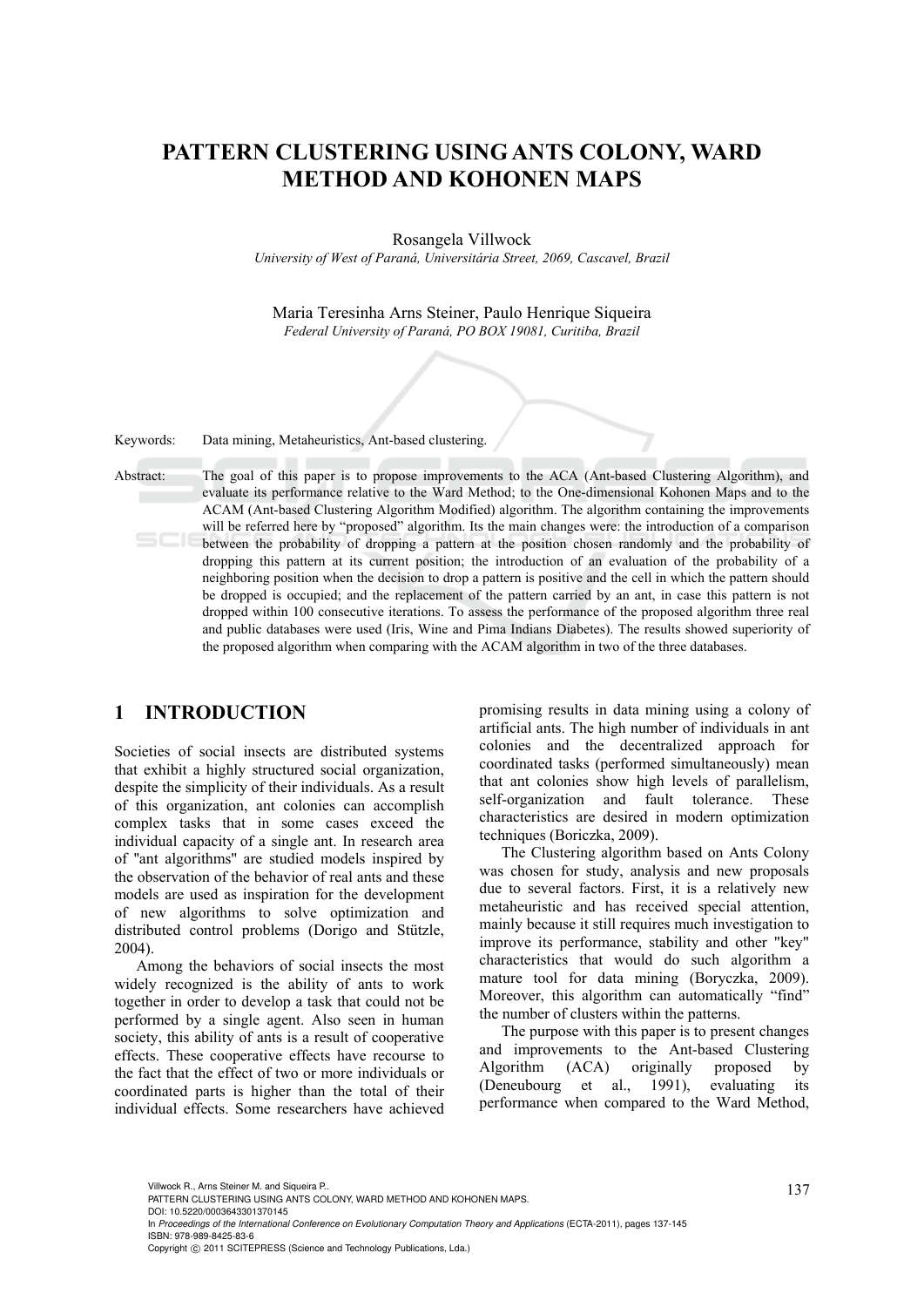to the One-dimensional Kohonen maps and to the Ant-based Clustering Algorithm (ACAM). The Multivariate Statistics area method (Ward Method) was used because it is one of the most classical methods in the literature (Johnson and Wichern, 1998). On their turn, the One-dimensional Kohonen Maps were used because, like the Ant-based Clustering, they perform simultaneously the clustering and topographic mapping tasks (Raug and Tucci, 2010); (Kohonen, 2001).

This paper is structured as follows: section 2 presents a literature review on Ant-based Clustering, describing the algorithm, the Clustering recovery and the measures for evaluating clusters; Section 3 presents the databases that was used for the comparison, the computational implementation details of the methods, as well as the major contributions (modifications and improvements) for the Ant-based Clustering algorithm; Section 4 presents the results and discussion and, finally, Section 5 presents the final considerations.

SCIENCE AND TECHN

# **2 LITERATURE REVIEW**

In the Ant-based Clustering proposed by (Deneubourg et al., 1991), ants were represented as simple agents that move randomly on a square grid. The patterns were scattered within this grid and the agents (ants) could pick, transport and drop them. These operations are based on the similarity and on the density of the patterns distributed within the local neighborhood of agents, isolated patterns - or surrounded by dissimilar ones - are more likely to be picked and then dropped in a neighborhood of similar ones.

The decisions to pick and drop patterns are made by the  $P_{pick}$  and  $P_{drop}$  probabilities given by equations (1) and (2), respectively.

$$
P_{pick} = \left(\frac{k_p}{k_p + f(i)}\right)^2 \tag{1}
$$

$$
P_{drop} = \left(\frac{f(i)}{k_d + f(i)}\right)^2 \tag{2}
$$

In these equations, *f(i)* is an estimate of the fraction of patterns located in the neighborhood that are similar to the current ant's pattern and  $k_p$  and  $k_d$  are real constants. In the work of (Deneubourg et al., 1991), the authors used  $k_p = 0.1$  and  $k_d = 0.3$ . The authors obtained the estimate *f*, through a short-term memory of each ant, where the content of the last cell in the analyzed grid is stored. This choice of the neighborhood function *f(i)* was primarily motivated due to its ease of implementation with simple robots.

Lumer and Faieta (1994, *apud* Handl et al., 2006) introduced a number of modifications to the model that allowed the manipulation of numeric data and improved the quality of solution and the algorithm's convergence time. The idea was to define a measure of similarity or dissimilarity between the patterns, since in the algorithm initially proposed the objects were similar if objects were identical and dissimilar if objects were not identical. In that work first appears the topographic mapping.

According to (Vizine et al., 2005), the general idea with this algorithm is to have similar data in the original *n*-dimensional space in neighboring regions of the grid, this is, data which are neighbors on the grid indicate similar patterns from the original space.

In the work of Lumer and Faieta (1994, *apud* Handl et al., 2006), the decision of picking up patterns is based on the  $P_{pick}$  probability given by equation (1) and the decision to drop patterns is based on the probability  $P_{drop}$  given by equation (3), where  $f(i)$  is given by equation (4).

$$
P_{drop} = \begin{cases} 2f, & \text{if } f(i) < k_d \\ 1, & \text{otherwise} \end{cases} \tag{3}
$$

$$
f(i) = \max \left\{ 0, \frac{1}{\sigma^2} \sum_{j \in L} \left[ 1 - \frac{d(i, j)}{\alpha} \right] \right\}
$$
 (4)

In equation (4),  $d(i, j)$  is a function of dissimilarity between patterns  $i$  and  $j$  belonging to interval  $[0,1]$ ; α a scalar parameter that depends on the data (patterns) and belongs to the interval  $[0,1]$ ; L is the local neighborhood of size  $\sigma^2$ , where  $\sigma$  is the perception radius (or neighborhood). In their work the authors used  $k_p = 0.1$ ,  $k_d = 0.15$  and  $\alpha = 0.5$ .

Ant-based Clustering algorithms are mainly based on the versions proposed by Deneubourg *et al*. (1991) and Lumer and Faieta (1994, *apud* Handl et al., 2006). Several modifications were introduced to improve the quality of the cluster and, in particular, the spatial separation between the clusters on the grid (Boriczka, 2009).

Changes that improve the spatial separation of the clusters and allow a more robust algorithm were introduced by (Handl et al., 2006). One of them is the restriction on the  $f(i)$  function given by equation (5), which serves to penalize high dissimilarities.

$$
f * (i) = \begin{cases} \frac{1}{\sigma^2} \sum_{j \in L} \left[ 1 - \frac{d(i,j)}{\alpha} \right], & \text{if } \forall j \left( 1 - \frac{d(i,j)}{\alpha} \right) > 0\\ 0, & \text{otherwise} \end{cases}
$$
(5)

According (Vizine et al., 2005), a difficulty in applying the Ants Clustering algorithm to complex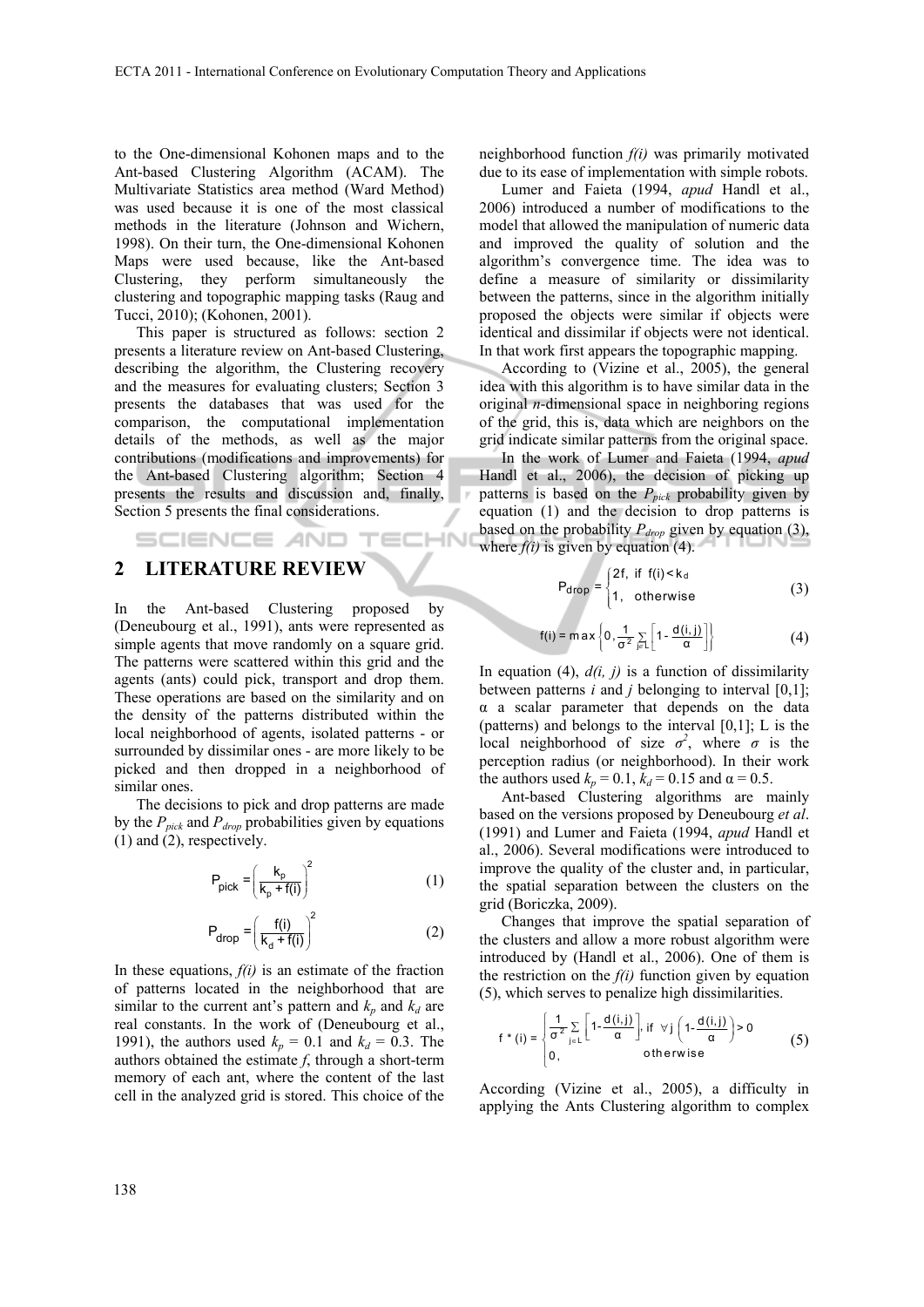problems is that in most cases they generate a number of clusters that is much larger than the real one. Moreover, usually these algorithms do not stabilize in a cluster solution, this is, they constantly construct and deconstruct clusters during the process. To overcome these difficulties and improve the quality of results the authors proposed an Adaptive Ant Clustering Algorithm - A2CA. A modification included in the present approach is a cooling program for the parameter that controls the probability of ants picking up objects from the grid.

### **2.1 Parameters of the Neighborhood Function**

The clusters' spatial separation on the grid is crucial so that individual clusters are well defined, allowing their automatic recovery. Spatial proximity, when it occurs, may indicate a premature formation of the cluster (Handl et al., 2006).

Defining the parameters for the neighborhood function is a key factor in the cluster quality. In the case of the *σ* perception radius it is more attractive to employ larger neighborhoods to improve the quality of clusters and their distribution on the grid. However, this procedure is computationally more expensive, once the number of cells to be considered for each action grows quadratically with the radius and it also inhibits the rapid formation of clusters during the initial distribution phase. A radius of perception that gradually increases in time accelerates the dissolution of preliminary small clusters (Handl et al., 2006). A progressive radius of perception was also used by (Vizine et al., 2005).

Moreover, after the initial clustering phase, (Handl et al., 2006) replaced the scalar parameter  $\frac{1}{2}$ *σ* by *Nocc*  $\frac{1}{\sqrt{1}}$  in equation (5), where  $N_{\text{occ}}$  is the

number of grid cells occupied, observed within the local neighborhood. Thus, only the similarity, not the density, was not taken into account. Boryczka (2009), in her algorithm ACAM, proposed to replace the scalar  $\frac{1}{\sigma^2}$ *σ* in equation in (5) by the scalar  $\frac{\sigma_0^2}{\sigma^2}$ σ , in

which  $\sigma_0$  is the initial radius of perception.

According to (Handl et al., ,2006), *α* determines the percentage patterns on the grid that rated as similar. The choice of a very small value for *α* prevents the formation of clusters on the grid. On the other hand, choosing a value too large for *α* results in the fusion of clusters.

Determining parameter of  $\alpha$  is not simple and its choice is highly dependent on the structure of the data set. An inadequate value is reflected by an excessive or extremely low activity in the grid. The amount of activity is reflected by the frequency of successful operations in the ant picking and dropping. Based on these analyses, (Handl et al., 2006) proposed an automatic adaptation of *α*. Boryczka (2009) proposed a new scheme for adjusting the value of *α*.

(Tan et al., 2007) examine the scalar parameter of dissimilarity in Ant Colonies approaches for data clustering. The authors show that there is no need to use an automatic adaptation of *α*. They propose a method to calculate a fixed *α* for each database. The value of  $\alpha$  is calculated regardlessly of the clustering process.

To measure the similarity between patterns, different metrics are used. (Handl et al., 2006) use Euclidean distance for synthetic data and cosine for real data. Boryczka (2009) tested different dissimilarity measures: Euclidean, Cosine and Gower measures. **Contract Contract** 

### **2.2 The Basic Algorithm Proposed by (Deneubourg et al., 1991)**

At an initial phase, patterns are randomly scattered throughout the grid. Then, each ant randomly chooses a pattern to pick and is placed at a random position on the grid.

In the next phase, called the distribution phase, in a simple loop each ant is randomly selected. This ant travels the grid running steps of length *L* in a direction randomly determined. According to (Handl et al., 2006), using a large step size speeds up the clustering process. The ant then, probabilistically decides if it drops its pattern at this position.

If the decision to drop the pattern is negative, another ant is randomly chosen and the process starts over. If the decision is positive, the ant drops the pattern at its current position on the grid, if it is free. If this grid cell is occupied by another pattern it must be dropped at a free neighboring cell through a random search.

The ant then seeks for a new pattern to pick. Among the free patterns on the grid, this is, patterns that are not being carried by any ant, the ant randomly selects one, goes to its position on the grid, evaluates of the neighborhood function and probabilistically decide if it picks this pattern. This choosing process of a free pattern on the grid runs until the ant finds a pattern that should be picked.

Only then this phase is resumed, choosing another ant until a stop criterion is satisfied.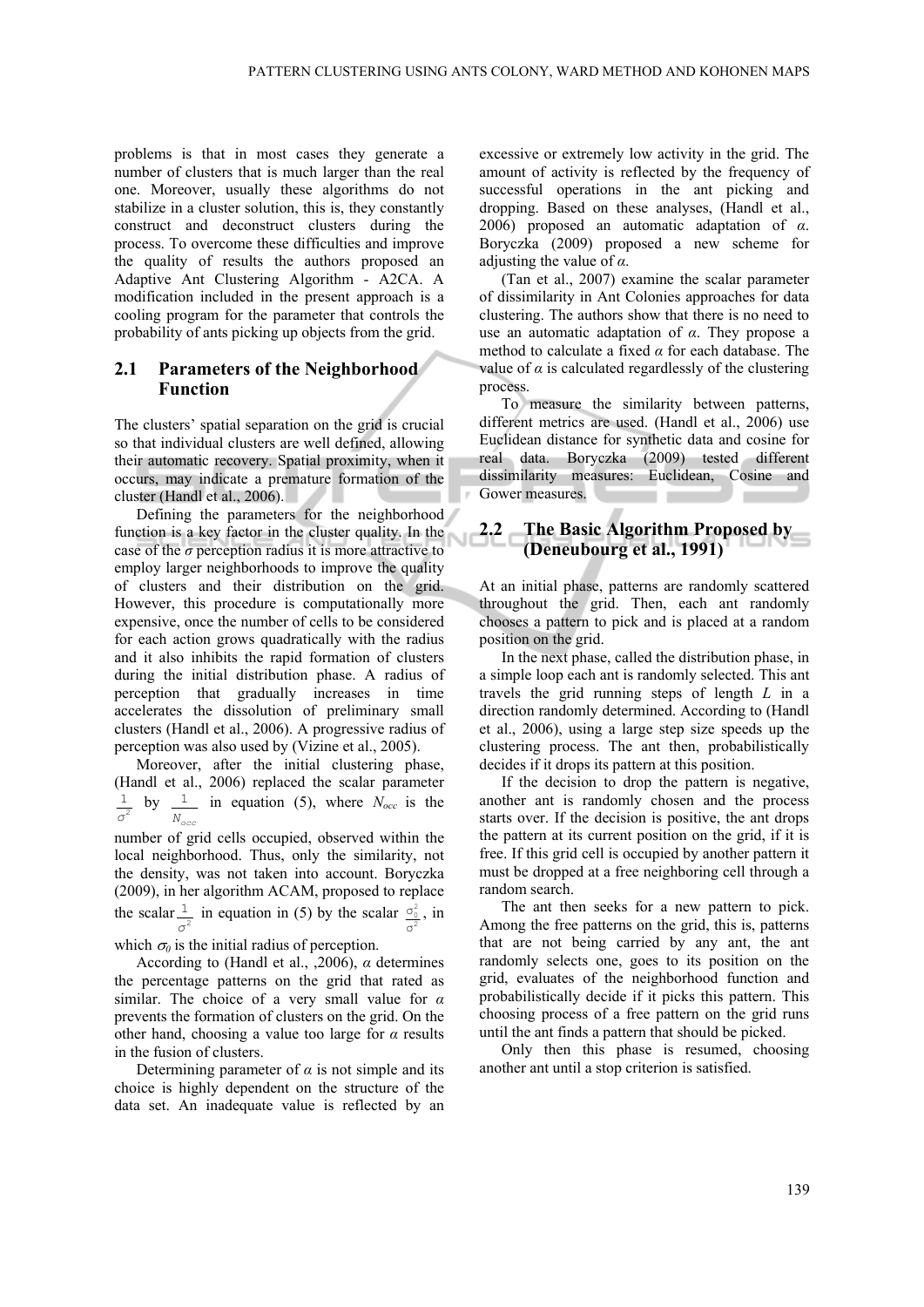### **2.3 Cluster Recovery**

The process begins with each pattern forming a cluster. After calculating the distances between all clusters, the two clusters with smaller distance should be connected. The most common types of connections are: Simple Connection, Connection Full, Medium Connection and the Ward Method (Johnson and Wichern, 1998). The distances between clusters are defined in terms of their distance on the grid. Each pattern is now composed of only two attributes that position them on the twodimensional grid. The distance between any two patterns is then the Euclidean distance between two grid points. This process repeats until a stop criterion is satisfied.

When patterns around the edges of the clusters are isolated, (Handl et al., 2006) introduced a weight that encourages the fusion of these patterns with the clusters. The Ward Method used in this work connects two clusters based on "information loss".

# **2.4 Clustering Evaluation**

In the evaluation of clusters, different aspects can be observed: determine clustering the trend of a set of data, compare results of an analysis of clusters with results externally known, assessment of how well the results of an analysis of clusters fit the data without reference to external information, compare the results of two different sets of cluster analysis to determine which one is better, or even determine the correct number of clusters (Tan et al., 2005).

According to these authors, the numerical measures applied to assess different aspects of cluster evaluation are classified into three types: external indexes are used to measure the extent to which cluster labels correspond to labels of classes provided externally; the internal indices are used to measure how good the clustering structure is unrelated to external information and the relative indices are used to compare two different clusters.

In her work, Boryczka (2009) used two internal indices (the Intra-Cluster Variance and Dunn's Index) and two external indices (Measure F and the Random Index). These measures are described below and are also used in this work.

Measure  $F$  uses the idea of accuracy and memory of information retrieval. Each class *i* is a set of *ni* desired patterns; each cluster *j* (generated by the algorithm) is a set of  $n_i$  patterns;  $n_{ii}$  is the number of patterns in class *i* belonging to cluster *j*. For each class *i* and cluster *j*, precision *p* and memory *r* are

defined as  $p(i, j) = \frac{n_{ij}}{j}$  $p(i, j) = \frac{n_{ij}}{n_j}$  and  $r(i, j) = \frac{n_{ij}}{n_i}$  $r(i, j) = \frac{n_{ij}}{n_i}$ , respectively.

The value of measure  $F$  is given by equation (6).

$$
F = \sum_{i} \frac{n_i}{n} \max_{j} \{F(i, j)\}
$$
 (6)

where:

$$
F(i, j) = \frac{(b^{2} + 1).p(i, j).r(i, j)}{b^{2}.p(i, j) + r(i, j)}
$$

Value *b* should be "1" to give equal weight to precision  $p$  and recall  $r$ . In equation (6),  $n$  is the size of the dataset.  $F$  is limited to the interval  $[0, 1]$  and should be maximized.

Random Index (*R*) is given by equation (7), where *a*, *b*, *c* and *d* are calculated for all possible pairs of *i* e *j* patterns and their respective clusters *U* (correct classification -  $c_U(i)$  and  $c_U(j)$ ) and *V* (solution generated by the clustering algorithm  $c_V(i)$  and  $c_V(j)$ ). *R* is limited to the interval [0, 1] and should be maximized.

$$
R = \frac{a + d}{a + b + c + d} \tag{7}
$$

where:

TECHNOLOGY

$$
\mathbf{a} = \left| \{i, j \mid \mathbf{c}_{_{\mathbf{U}}}(i) = \mathbf{c}_{_{\mathbf{U}}}(i) \wedge \mathbf{c}_{_{\mathbf{V}}}(i) = \mathbf{c}_{_{\mathbf{V}}}(i) \} \right|
$$
\n
$$
\mathbf{b} = \left| \{i, j \mid \mathbf{c}_{_{\mathbf{U}}}(i) = \mathbf{c}_{_{\mathbf{U}}}(i) \wedge \mathbf{c}_{_{\mathbf{V}}}(i)^{\dagger} \mathbf{c}_{_{\mathbf{V}}}(i) \} \right|
$$
\n
$$
\mathbf{c} = \left| \{i, j \mid \mathbf{c}_{_{\mathbf{U}}}(i)^{\dagger} \mathbf{c}_{_{\mathbf{U}}}(i) \wedge \mathbf{c}_{_{\mathbf{V}}}(i) = \mathbf{c}_{_{\mathbf{V}}}(i) \} \right|
$$
\n
$$
\mathbf{d} = \left| \{i, j \mid \mathbf{c}_{_{\mathbf{U}}}(i)^{\dagger} \mathbf{c}_{_{\mathbf{U}}}(i) \wedge \mathbf{c}_{_{\mathbf{V}}}(i)^{\dagger} \mathbf{c}_{_{\mathbf{V}}}(i) \} \right|
$$

### **2.5 Other Clustering Methods used**

In this work, as already mentioned, three methods were selected for comparison with the algorithm here proposed: Ward Method (classical statistical method); One-dimensional Kohonen Neural Networks (performs topographic mapping and clustering simultaneously) and the ACAM (analogous to the method proposed here). All three methods are briefly described below.

### **2.5.1 Ward Method**

According to Johnson and Wichern (1998), the Ward Method used in this work connects two clusters based on "information loss". The sum of the square error (SSE) is considered the criterion for "information loss". For each cluster *i*, the cluster's mean (or centroid) is calculated, as well as the sum of the square error of cluster  $i$  (SSE<sub>i</sub>), which is the sum of the square error of each pattern in the cluster in relation to the mean value. For *k* clusters there are  $SSE_1$ ,  $SSE_2$ , ...,  $SSE_k$ , where SSE is defined by equation (8).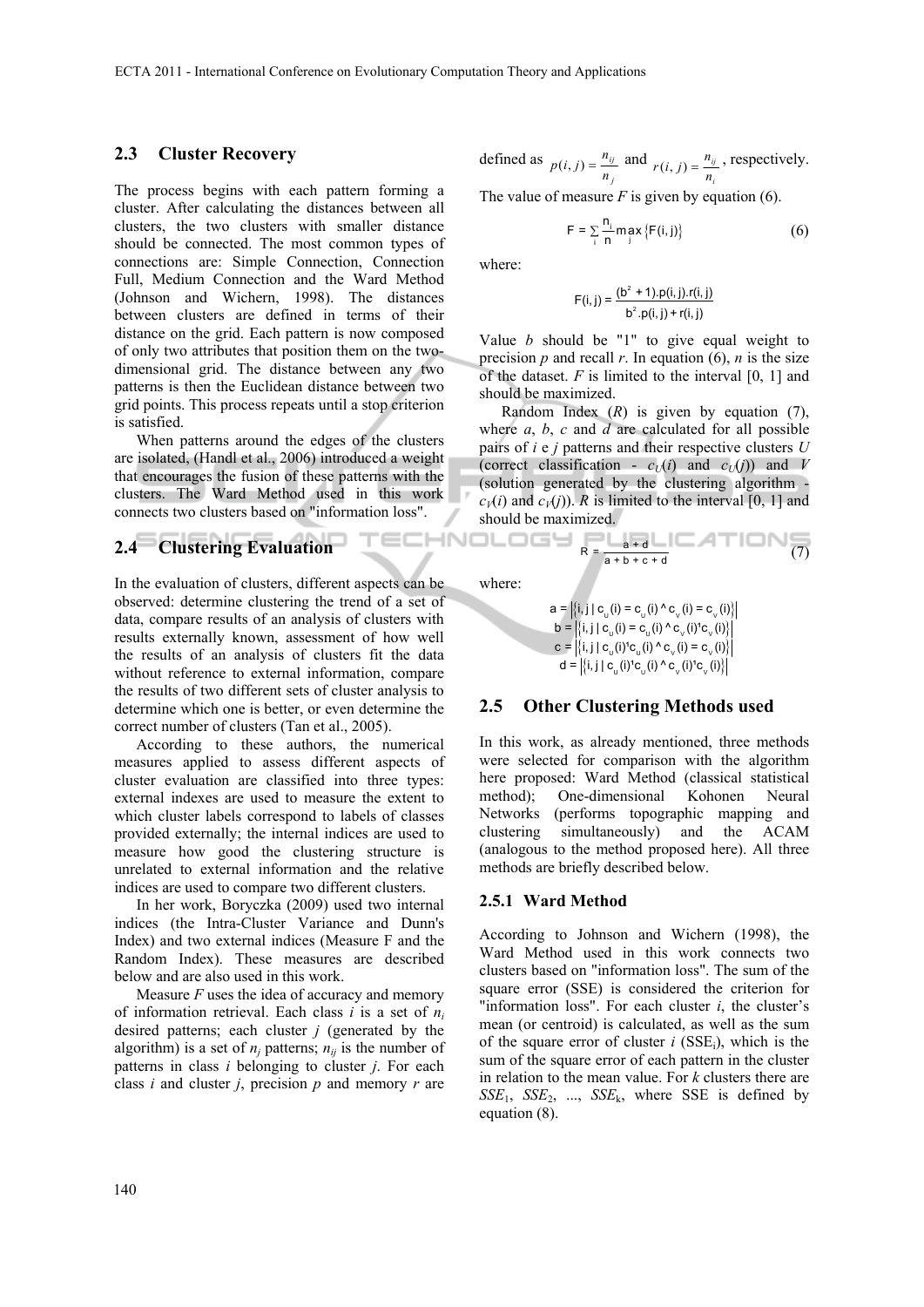$$
SSE = SSE_1 + SSE_2 + \dots + SSE_k \tag{8}
$$

For each pair of clusters *m* and *n*, the mean (or centroid) is first calculated for the cluster formed (cluster *mn*). Next, the sum of square error for cluster *mn* (*SSE*mn) is calculated according to equation (9). The *m* and *n* clusters that show the smallest increase in the sum of square error (*SSE*) (smallest "loss of information") will be merged.

$$
SSE = SSE_1 + SSE_2 + ... + SSE_k - SSE_m - SSE_n + SSE_{mn}
$$
 (9)

### **2.5.2 One-dimensional Kohonen Neural Networks**

According to Fausett (1994), in 1982, Teuva Kohonen developed the method of self-organizing maps that makes use of a topological structure to cluster units (patterns). Self Organizing Maps (SOM), also known as Kohonen Neural Networks, form a class of neural networks in which learning is unsupervised.

According to Haykin (2001) the main purpose with the Kohonen Neural Networks is transform input patterns of arbitrary dimension into a discrete map. The neurons are placed at the nodes of a grid, which can have any number of dimensions. Usually two-dimensional grids are used (called 2D-SOMs). There are also the 1D-SOMs (used here) and 3D-SOMs, which use grids (or maps) of one and three dimensions, respectively.

The learning process of a Kohonen Neural Network is based on competitive learning in which the grid's output neurons compete to be activated. The output neuron that wins the competition is called the winning neuron. All neurons on the grid should be exposed to a sufficient number of input patterns to ensure proper ripening of the selforganization process (Haykin, 2001).

According to Haykin  $(2001)$ , besides the competition process to form the map, the cooperation and adaptation processes are also essential. In the cooperation process, the winning neuron locates the center of a topological neighborhood of cooperative neurons. For the selforganization process to occur the excited neurons have their synaptic weights set in the adaptation process. The adjustment made is such that the winning neuron's response to the application of a similar input pattern is enhanced.

According to Siqueira (2005), several error measures can be used to determine the quality of a map. In his work, the author uses the quantization error, which represents the average error that corresponds to the difference between the patterns

and the weights of the winning neurons, the topological error, which represents the percentage of winning neurons that lack the second winner in a neighborhood of unitary radius centered on the winning neuron and the square mean error.

There are several approaches to variants of Kohonen Neural Networks. The algorithms, inspired by the original, modify some aspects as, for instance, neighborhood criterion, how to choose the winning neuron, the use of hierarchical maps and accelerated learning, among others (Kohonen, 1995).

### **2.5.3 ACAM Method**

Boryczka (2009) presented a modification of the clustering algorithm proposed by Lumer and Faieta. To increase the robustness of the clustering based on ants, the author has incorporated two major changes compared to the classical approach: 1. an adaptive perception scheme occurred in the density function and 2. a cooling scheme of  $\alpha$ -adaptation, this is, a cooling scheme for the adaptation of parameter  $\alpha$ , modifications already mentioned in section 2.1.

# **3 RESEARCH MATERIALS AND METHODS**

The databases used in this study were: Iris, Wine and Pima Indians Diabetes, available at http://mlearn.ics.uci.edu/databases. Table 1 shows the number of patterns, the number of attributes and the number of clusters for each one of these databases. The data were standardized before the clustering methods were applied. The standardization was done by dimension.

| <b>Database</b>              | <b>Patterns</b> | <b>Attributes Clusters</b> |  |
|------------------------------|-----------------|----------------------------|--|
| Íris                         | 150             |                            |  |
| Wine                         | 78              |                            |  |
| <b>Pima Indians Diabetes</b> | 768             |                            |  |

The Ward Method was applied to the three databases with the aid of computer software MatLab2008. In these databases the correct number of clusters is known, which were provided so the clusters could be assessed. The dissimilarity measurement used was the Euclidean distance because it is the best known of the dissimilarity measures and because it has been employed in previous works for all methods used here.

Clustering by SOM, applied to the databases, was implemented in computer software MatLab2008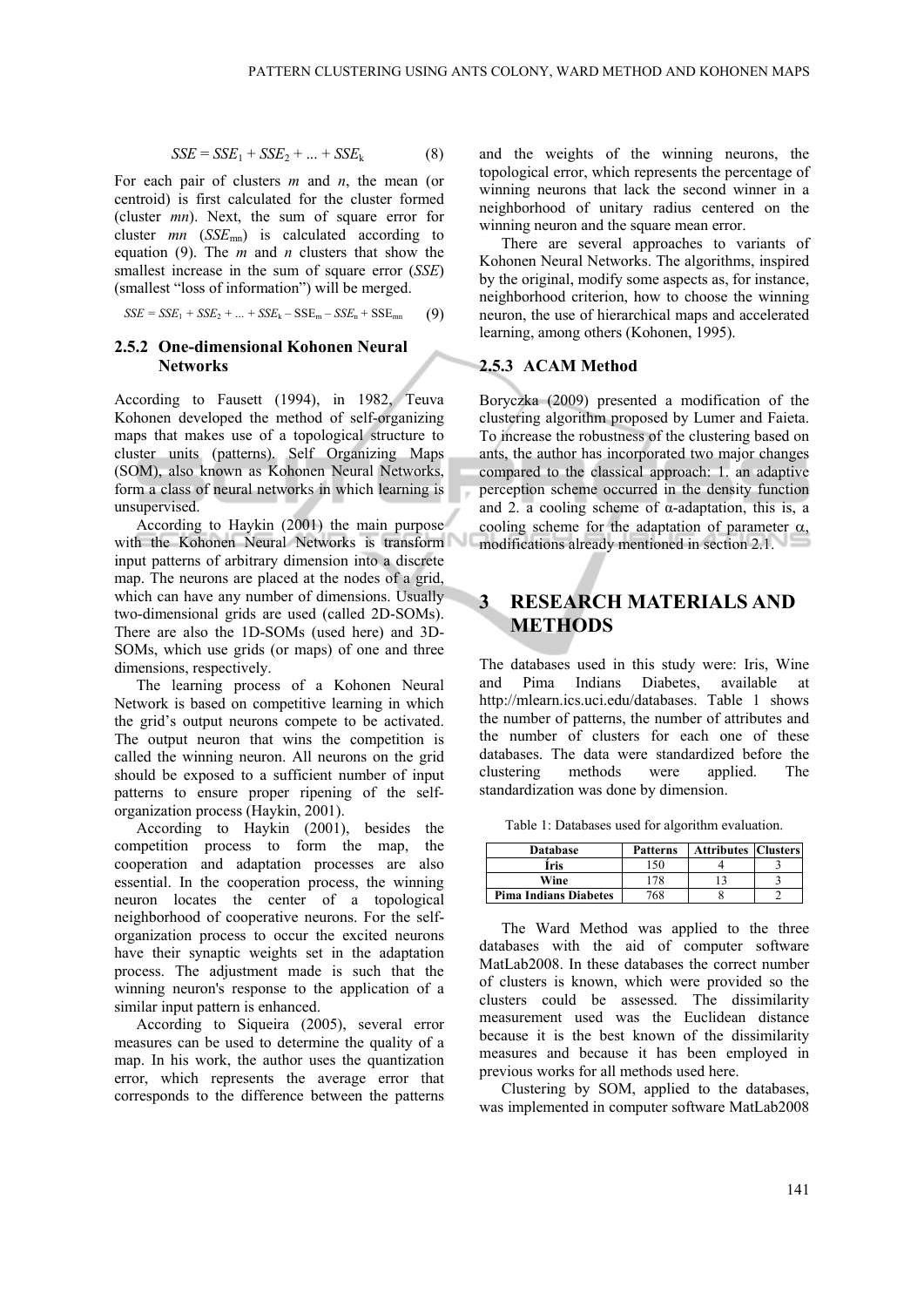and ran 10 times for each database (Villwock, 2009).

The proposed algorithm, based on the basic algorithm developed by (Deneubourg et al., 1991) and presented in section 2.1, was implemented with computer software MatLab2008.

In this algorithm, several proposals for implementation are presented in Villwock (2009) in order to clarify it and improve its performance. Some procedures, although they are the same, are equally emphasized. There are three main changes, which are detailed in section 3.1.

For the cluster recovery, the Ward Method was used and a maximum number of clusters was defined. It is noteworthy that in Villwock and Steiner (2008) other methods have been tested, and the Ward Method showed better results.

As for the evaluation of results, two external indices were used (Measure *F* and Random Index) and percentage of misclassification.

# **3.1 Proposed Changes to the Ant-based Clustering**

During the study of the Ant-based Clustering, it was observed that many of the changes in position of patterns occur unnecessarily. It is considered an unnecessary change when a pattern is among similar ones on the grid and, in this case, there is no need to change this pattern to another position. Aiming to avoid these unnecessary changes, it was introduced a comparison of the probability of dropping a pattern in the position chosen randomly with the probability of dropping this pattern at its current position. The pattern is only dropped at the position chosen randomly if this probability is greater than the probability of dropping this pattern at its current position.

The occurrence of fusion of close clusters on the grid was also observed. When a decision to drop a pattern is positive and the cell where that pattern should be dropped is occupied, a free random position close to this one is searched for. However, this new position may also be close to another pattern cluster on the grid. This may be one reason for the merger of close clusters. As an alternative to prevent the merger of close clusters on the grid, in this paper was proposed an assessment of the probability for the new position. The pattern is only dropped at the position chosen randomly if this probability is greater than the probability of dropping this pattern at its current position. All free neighboring positions are evaluated. If at no free neighboring position, the probability of dropping the pattern is higher than the probability of dropping the

pattern at its current location, the pattern is not dropped and the process starts again by choosing another ant.

Another issue observed in the Ant-based Clustering is that an ant can carry a pattern that is among similar ones on the grid. An ant only carries a pattern when it is not among similar ones on the grid. However, since the ant carries a pattern until it is drawn to attempt to drop the pattern, changes occur in this neighborhood and then can it leave it among the similar ones. Therefore, this ant is inactive because the operation of dropping the pattern is not performed. In this case, it was proposed to replace the pattern picked by an ant, if this pattern is not dropped in 100 consecutive iterations. The new pattern was chosen by lot, but it was only picked by the ant if the probability of carrying this pattern is greater than 0.13397. This value was defined by making the pick probability  $(P_{pick})$  equal to the drop probability  $(P_{drop})$ . If there is no pattern with a picking probability higher than 0.13397, the ant picks the last pattern drawn. This could also be a stopping criterion.

### **3.2 Pseudo-code**

#### **I - Initial phase**

a)Patterns are randomly scattered on the grid.

b)Each ant randomly chooses a pattern to pick and is placed at a random position on the grid.

#### **II - Distribution phase**

a)Each ant is selected randomly. This ant moves randomly on the grid.

b)The ant probabilistically decides if it drops its pattern at this position. The pattern is only dropped at the<br>position chosen randomly if this position chosen randomly probability is greater than the probability of dropping this pattern at its current position.

b1)If the decision is negative, another ant is selected at random and the distribution phase starts over again. b1.1)The pattern carried out by the ant

will be replaced if this pattern is not<br>dropped after 100 consecutive dropped after 100 consecutive iterations. Another pattern is randomly chosen, but the ant only picks it if the probability of picking this pattern is higher than 0.13397, a figure previously discussed in section 3.1. If there is no pattern with a picking probability higher than 0.13397, the ant picks the last pattern drawn.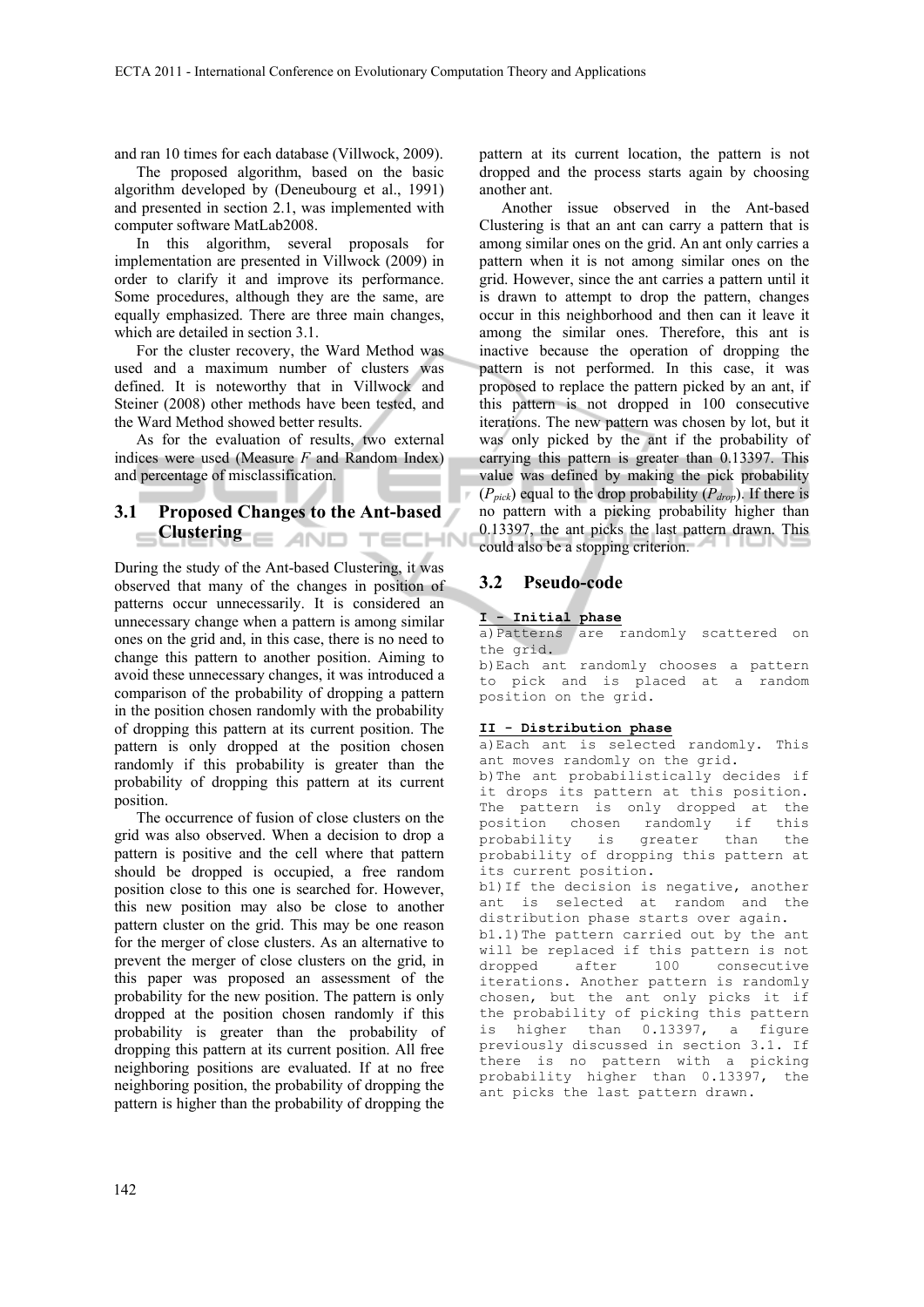b2)If the decision is positive, the ant drops the pattern at its current position on the grid, if it is free. b2.1)If this grid cell is occupied, the pattern must be dropped at a free neighboring cell through a random search.

b2.2)The evaluation of probability of dropping the pattern at the new position is made and the pattern is only dropped at that neighboring cell if the probability of dropping the pattern at this position is still higher than the probability of dropping this pattern at its current position. If at no free neighboring position the probability of dropping the pattern is higher than the probability of dropping the pattern at its current location, the pattern is not dropped and the process starts again by choosing process sud<br>another ant.

c)If the ant drops the pattern, so the ant randomly searches for a new pattern to pick (among the free patterns), goes to its position on the grid, evaluates the neighborhood function and decides probabilistically whether it picks this pattern or not.

c1)This choosing process of a free pattern on the grid runs until the ant finds a pattern that should be picked.

#### **III - Cluster recovery phase**

a) The process begins with each pattern forming a cluster.

b)After calculating the distances between all clusters the two clusters with the shortest distance (these distances between clusters are defined in terms of their distance on the grid) should be merged (connected).

# **4 DATA ANALYSIS AND RESULTS**

The proposed Clustering algorithm was applied to three real and public databases listed in Table 1. Because it is a metaheuristic, this method was applied to each database 10 times.

To evaluate the results it was used the evaluating measurements Random Index (*R*), Measure *F* and misclassification percentage. Preliminary results for the Iris and Wine databases have been published in (Villwock and Steiner, 2009a, 2009b).

## **4.1 Results of the Application of the Proposed Algorithm to the Databases**

Table 2 presents the mean  $(\mu)$  and the standard deviation  $(\sigma)$  of the evaluation measurements for the databases, in addition to measurements to evaluate the Clustering for the best result.

As can be seen, the results were quite satisfactory for databases IRIS and WINE (11.9% and 12.7%, on average, of wrong ratings). As for the PIMA database, the results were not as good; below it is shown that the other methods also showed no satisfactory results for this database.

Table 2: Results of proposed algorithm, averages of running it 10 times, for real datasets (Iris, Wine and Pima).

|      | <b>Results</b> | $\boldsymbol{R}$ | F     | Wrong class. $(\%)$ |  |
|------|----------------|------------------|-------|---------------------|--|
|      | μ              | 0,871            | 0,877 | 11.9                |  |
| Iris | σ              | 0,039            | 0,050 | 4,6                 |  |
|      | best           | 0,927            | 0,940 | 6,0                 |  |
|      | μ              | 0,843            | 0,871 | 12,7                |  |
| Wine | σ              | 0,019            | 0,021 | 1.9                 |  |
|      | best           | 0.871            | 0,899 | 10,1                |  |
|      | μ              | 0,510            | 0,583 | 43,6                |  |
| Pima | σ              | 0,010            | 0,022 | 4,0                 |  |
|      | best           | 0.531            | 0,623 | 37.5                |  |

Figures 1 and 2 show the grid for the best result (whose evaluation measurements are presented in Table 2) for databases Iris and Wine, respectively.

In these figures, the patterns in red belong to cluster 1, patterns in black belong to cluster 2 and patterns in blue belong to cluster 3. It is worthy to point out that cluster 1 contains all the patterns assigned to it.

Table 3 (confusion matrix) shows the cluster distribution for the Iris database, where one can observe the patterns correctly assigned to clusters and patterns erroneously assigned to clusters. In this database there are only nine patterns in wrong clusters from a total of 150 patterns. Cluster 1 contains all the patterns assigned to it. Similarly, Table 4 shows the pattern distribution for the Wine database. In this database there are only 18 patterns in wrong clusters from a total of 178 patterns.

Table 3: Confusion matrix showing the Pattern distribution for the IRIS database – best result.

| Iris                                       | <b>Generated Solution</b> |  |           |  |
|--------------------------------------------|---------------------------|--|-----------|--|
| Correct Clustering   Cluster 1   Cluster 2 |                           |  | Cluster 3 |  |
| Class 1                                    |                           |  |           |  |
| Class 2                                    |                           |  |           |  |
| Class 3                                    |                           |  |           |  |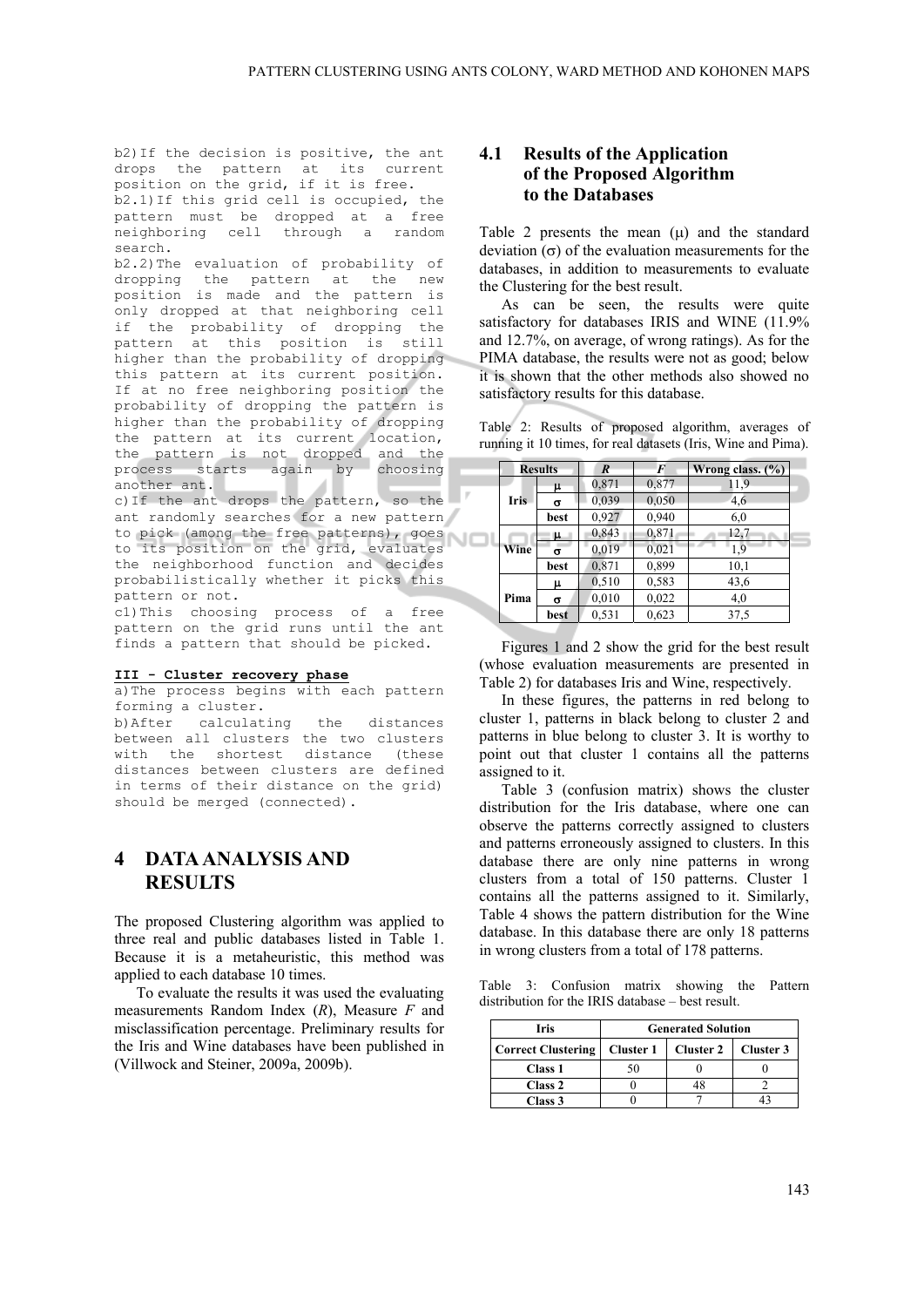

Figure 1: Result of the proposed algorithm for the Iris database – best result.



Figure 2: Result of the proposed algorithm for the Iris database – best result. **CHN** ANO

## **4.2 Comparison of the Proposed Algorithm with the other Methods**

Table 5 shows the comparisons of average measurements of assessment for the three methods (proposed algorithm, Ward and Kohonen) for the Iris, Wine and Pima databases. The best results are in bold.

Table 4: Confusion matrix showing the Pattern distribution for the IRIS database – best result.

| Wine                      | <b>Generated Solution</b> |                  |           |
|---------------------------|---------------------------|------------------|-----------|
| <b>Correct Clustering</b> | Cluster 1                 | <b>Cluster 2</b> | Cluster 3 |
| Class 1                   |                           |                  |           |
| Class 2                   |                           | 64               |           |
| Class 3                   |                           |                  |           |

As can be seen, the results show no superiority of one method. In the Iris database, the Ward Method was better (about 3% of errors). In the Wine database, the proposed algorithm was better (about 12% errors) and in the Pima database, the Onedimensional Kohonen Networks technique was better (about 34% errors).

(Handl et al., 2006) also claim that no algorithm dominates the others forever. According to Ho and Pepune (2002), according to the "No-Free-Lunch" theorem, if there is no prior assumption about the optimization problem one is trying to solve, it is expected that no strategy has better performance than others when tested on a large set of databases with different characteristics.

Table 5: Comparison of average results from the application of the Ward, SOM and Proposed Algorithm clustering methods for the Iris, Wine and Pima databases.

|      | Database            | Ward   | <b>SOM</b> | Ants  |
|------|---------------------|--------|------------|-------|
| Iris | R                   | 0,957  | 0,863      | 0,871 |
|      | F                   | 0,967  | 0,865      | 0,877 |
|      | <b>Wrong Class.</b> | 3,333  | 12,8       | 11,9  |
| Wine | R                   | 0,819  | 0,764      | 0,843 |
|      | F                   | 0,845  | 0,761      | 0,871 |
|      | <b>Wrong Class.</b> | 15,169 | 22,416     | 12,7  |
| Pima | R                   | 0.531  | 0,549      | 0,510 |
|      | F                   | 0,624  | 0,655      | 0.583 |
|      | <b>Wrong Class.</b> | 37,370 | 34,570     | 43,6  |

Table 6 shows the comparison between the statistical measures for clustering evaluation for the proposed algorithm and the ACAM algorithm proposed by Boryczka (2009). The best results are in bold and show that the proposed algorithm is better than the ACAM for two of the three databases.

Table 6: Comparison of average results for the implementation of the proposed algorithm with results available in Boryczka (2009) for real databases.

| <b>Bases</b> | <b>Assessment</b><br><b>Measurements</b> | <b>ACAM</b> | <b>Proposed</b><br>Algorithm |
|--------------|------------------------------------------|-------------|------------------------------|
| Iris         | R                                        | 0,819       | 0,871                        |
|              | F                                        | 0,810       | 0,877                        |
|              | Wrong class.                             | 18,7        | 11,9                         |
| Wine         | R                                        | 0,849       | 0,843                        |
|              | F                                        | 0,868       | 0,871                        |
|              | Wrong class.                             | 13,9        | 12,7                         |
| Pima         | R                                        | 0,522       | 0.510                        |
|              | F                                        | 0,574       | 0,583                        |
|              | Wrong class.                             | 33,7        | 43,6                         |

When comparing the mean evaluation measurements (Table 5), in applying these three Clustering methods the results showed no superiority of any of them. (Handl et al., 2006) also claim that no algorithm dominates the others forever.

In the comparison of the mean clustering evaluation measurements (Table 6) through the proposed algorithm and the ACAM algorithm, the results show that the first one showed a better performance for two of the three databases.

For future works it is suggested to use additional databases for testing, as well as the use of additional indices for Clustering evaluation.